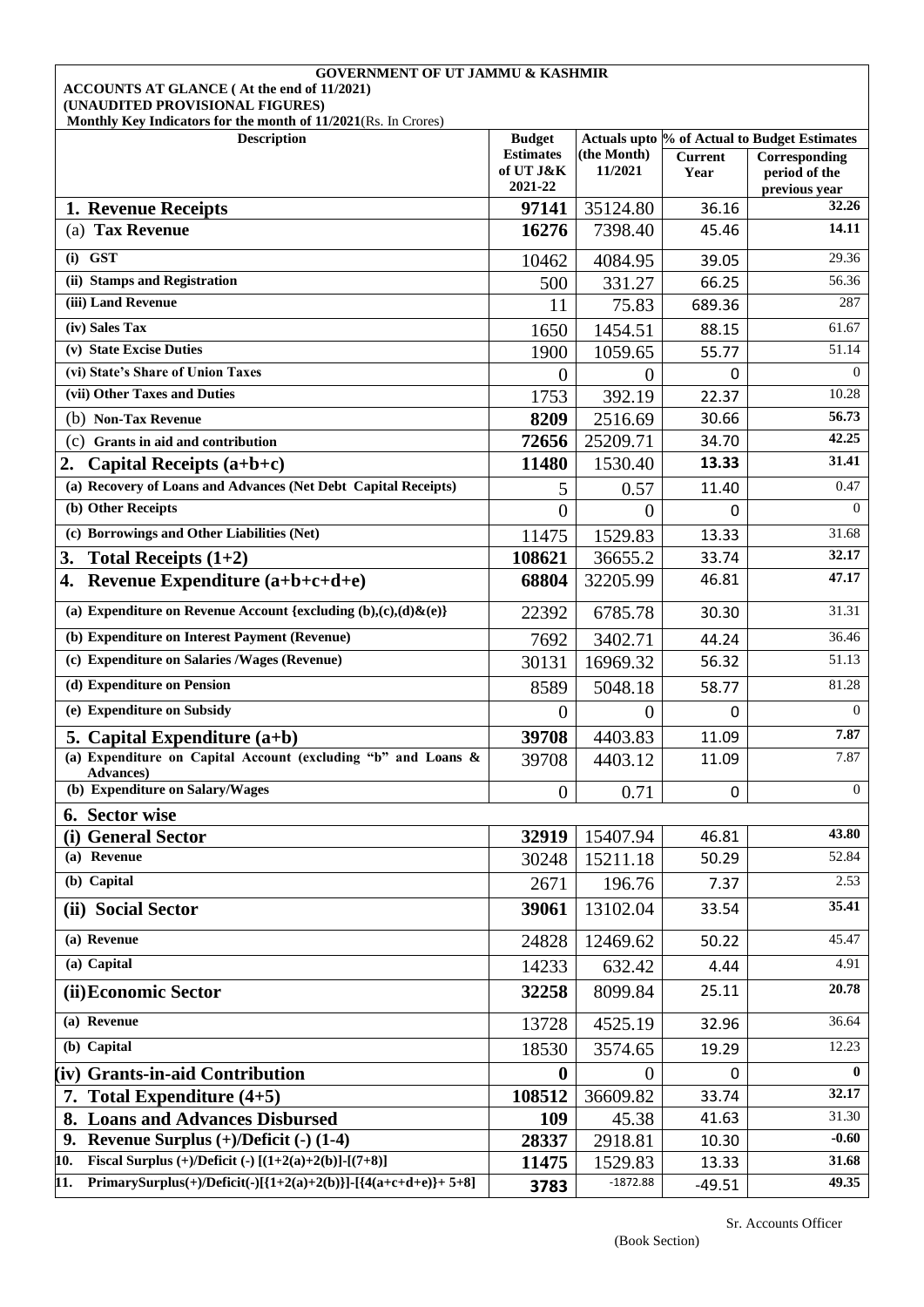| <b>Monthly Trend</b><br>(Format of Progressive Figures)(Rs.In Crores) |                |                    |                |                    |  |  |  |  |
|-----------------------------------------------------------------------|----------------|--------------------|----------------|--------------------|--|--|--|--|
| <b>Revenue Receipts</b>                                               |                |                    |                |                    |  |  |  |  |
|                                                                       |                | <b>Tax Revenue</b> |                |                    |  |  |  |  |
| <b>Month</b>                                                          |                | 2021-2022          | 2020-2021      |                    |  |  |  |  |
|                                                                       | <b>Monthly</b> | <b>Progressive</b> | <b>Monthly</b> | <b>Progressive</b> |  |  |  |  |
| April                                                                 | 1104.73        | 1104.73            | 106.68         | 106.68             |  |  |  |  |
| May                                                                   | 477.46         | 1582.19            | 291.42         | 398.10             |  |  |  |  |
| June                                                                  | 738.89         | 2321.08            | 525.34         | 923.44             |  |  |  |  |
| July                                                                  | 1066.21        | 3387.29            | 721.10         | 1644.54            |  |  |  |  |
| August                                                                | 1030.40        | 4417.69            | 713.32         | 2357.86            |  |  |  |  |
| September                                                             | 951.73         | 5369.42            | 760.80         | 3118.66            |  |  |  |  |
| October                                                               | 1060.25        | 6429.67            | 911.41         | 4030.07            |  |  |  |  |
| November                                                              | 968.73         | 7398.40            | 830.99         | 4861.06            |  |  |  |  |
| December                                                              |                |                    | 850.24         | 5711.30            |  |  |  |  |
| January                                                               |                |                    | 829.36         | 6540.66            |  |  |  |  |
| February                                                              |                |                    | 1010.07        | 7550.73            |  |  |  |  |
| March                                                                 |                |                    | 1008.12        | 8558.85            |  |  |  |  |
| March (Suppl.                                                         |                |                    |                |                    |  |  |  |  |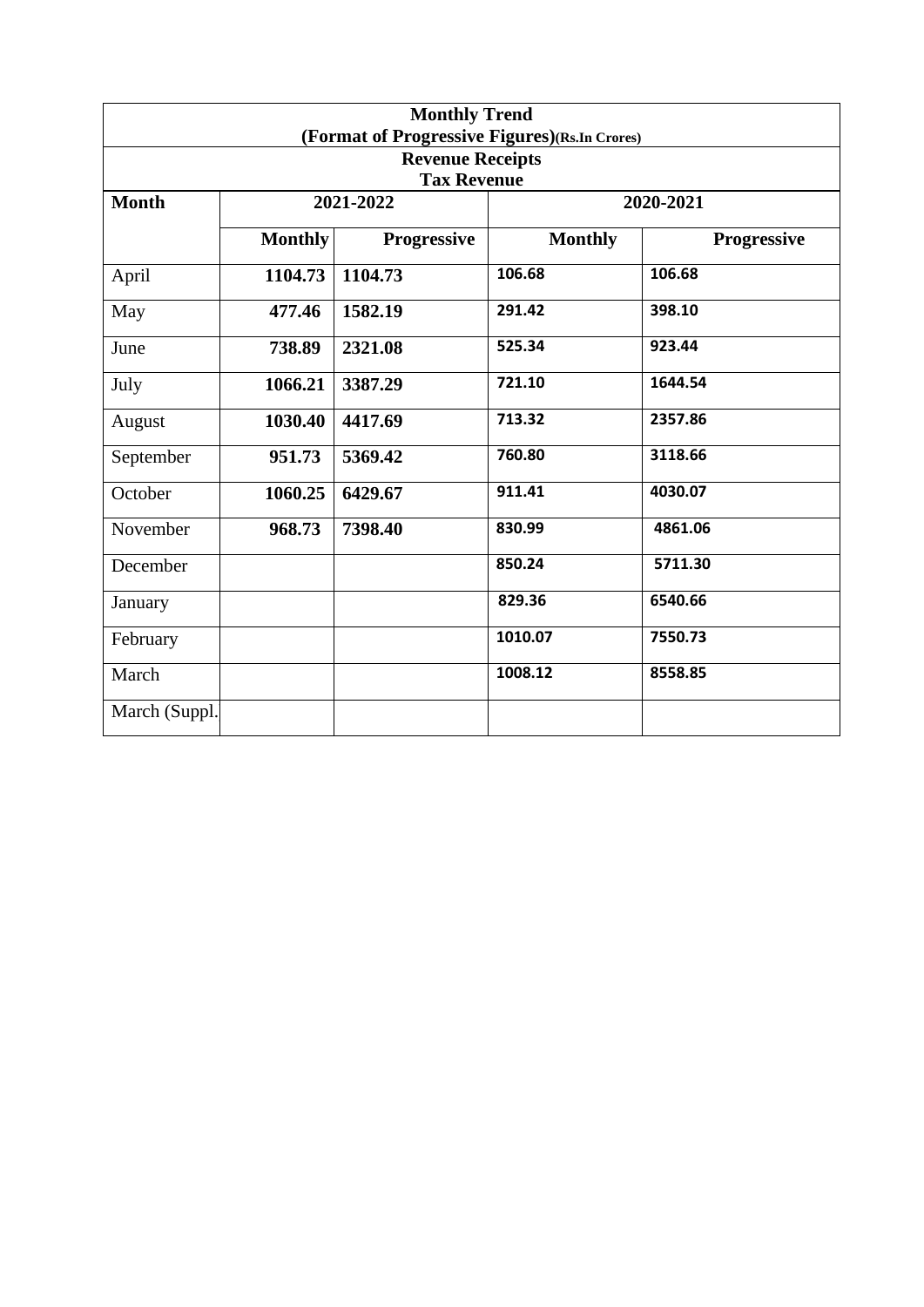|                                                   |                | <b>Monthly Trend</b> |                |                    |  |  |
|---------------------------------------------------|----------------|----------------------|----------------|--------------------|--|--|
| (Format of Progressive Figures)(Rs. In Crores)    |                |                      |                |                    |  |  |
| <b>Revenue Receipts</b><br><b>Non-Tax Revenue</b> |                |                      |                |                    |  |  |
| <b>Month</b>                                      |                | 2021-2022            |                | 2020-2021          |  |  |
|                                                   |                |                      |                |                    |  |  |
|                                                   | <b>Monthly</b> | Progressive          | <b>Monthly</b> | <b>Progressive</b> |  |  |
| April                                             | 194.23         | 194.23               | 113.73         | 113.73             |  |  |
| May                                               | 148.65         | 342.88               | 88.26          | 201.99             |  |  |
| June                                              | 223.25         | 566.13               | 230.50         | 432.49             |  |  |
| July                                              | 256.45         | 822.58               | 196.50         | 628.99             |  |  |
| August                                            | 326.46         | 1149.04              | 312.24         | 941.23             |  |  |
| September                                         | 374.15         | 1523.19              | 300.91         | 1242.14            |  |  |
| October                                           | 285.76         | 1808.95              | 801.31         | 2043.45            |  |  |
| November                                          | 707.74         | 2516.69              | 262.76         | 2306.21            |  |  |
| December                                          |                |                      | 271.76         | 577.97             |  |  |
| January                                           |                |                      | 270.86         | 2848.83            |  |  |
| February                                          |                |                      | 351.61         | 3200.44            |  |  |
| March                                             |                |                      | 1194.55        | 4394.99            |  |  |
| March (Suppl.)                                    |                |                      |                |                    |  |  |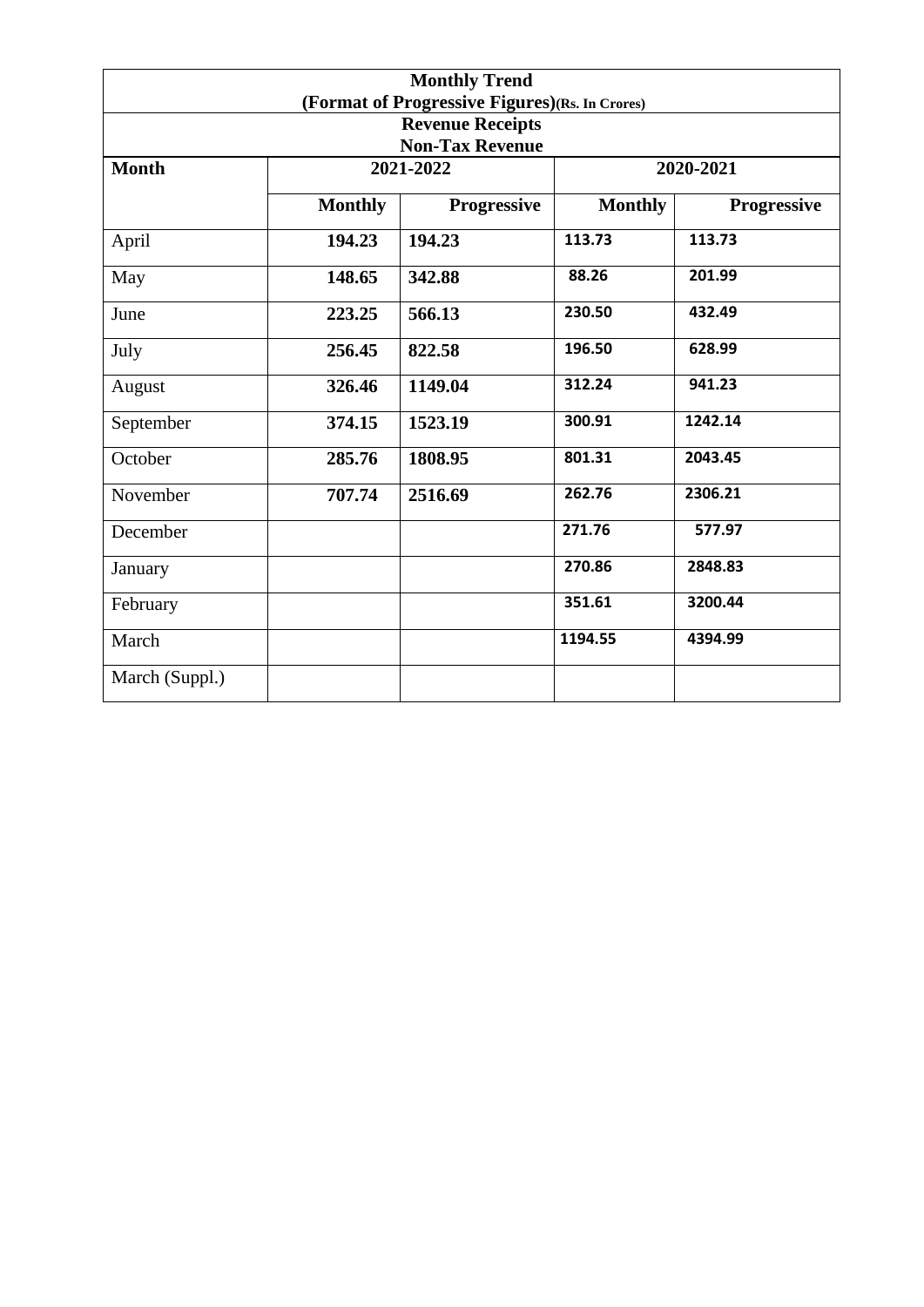| <b>Monthly Trend</b><br>(Format of Progressive Figures)(Rs. In Crores) |                |                                       |                |                    |  |
|------------------------------------------------------------------------|----------------|---------------------------------------|----------------|--------------------|--|
|                                                                        |                | <b>Revenue Receipts</b>               |                |                    |  |
|                                                                        |                | <b>Grants-in-aid and Contribution</b> |                |                    |  |
| <b>Month</b>                                                           |                | 2021-2022                             | 2020-2021      |                    |  |
|                                                                        | <b>Monthly</b> | <b>Progressive</b>                    | <b>Monthly</b> | <b>Progressive</b> |  |
| April                                                                  | 3262.55        | 3262.55                               | $\mathbf 0$    | $\mathbf 0$        |  |
| May                                                                    | 2439.11        | 5701.66                               | 5476.72        | 5476.72            |  |
| June                                                                   | 5587.67        | 11289.33                              | 2747.23        | 8223.95            |  |
| July                                                                   | 2025.24        | 13314.57                              | 4861.07        | 13085.02           |  |
| August                                                                 | 2395.86        | 15710.43                              | 465.78         | 13550.80           |  |
| September                                                              | 600.78         | 16311.21                              | 2388.78        | 15939.58           |  |
| October                                                                | 5900.76        | 22211.97                              | 3450.48        | 19390.06           |  |
| November                                                               | 2997.74        | 25209.71                              | 2829.44        | 22219.50           |  |
| December                                                               |                |                                       | 3751.47        | 25970.97           |  |
| January                                                                |                |                                       | 5585.75        | 31556.72           |  |
| February                                                               |                |                                       | 5198.70        | 36755.42           |  |
| March                                                                  |                |                                       | 5287.95        | 42043.37           |  |
| March (Suppl.)                                                         |                |                                       |                |                    |  |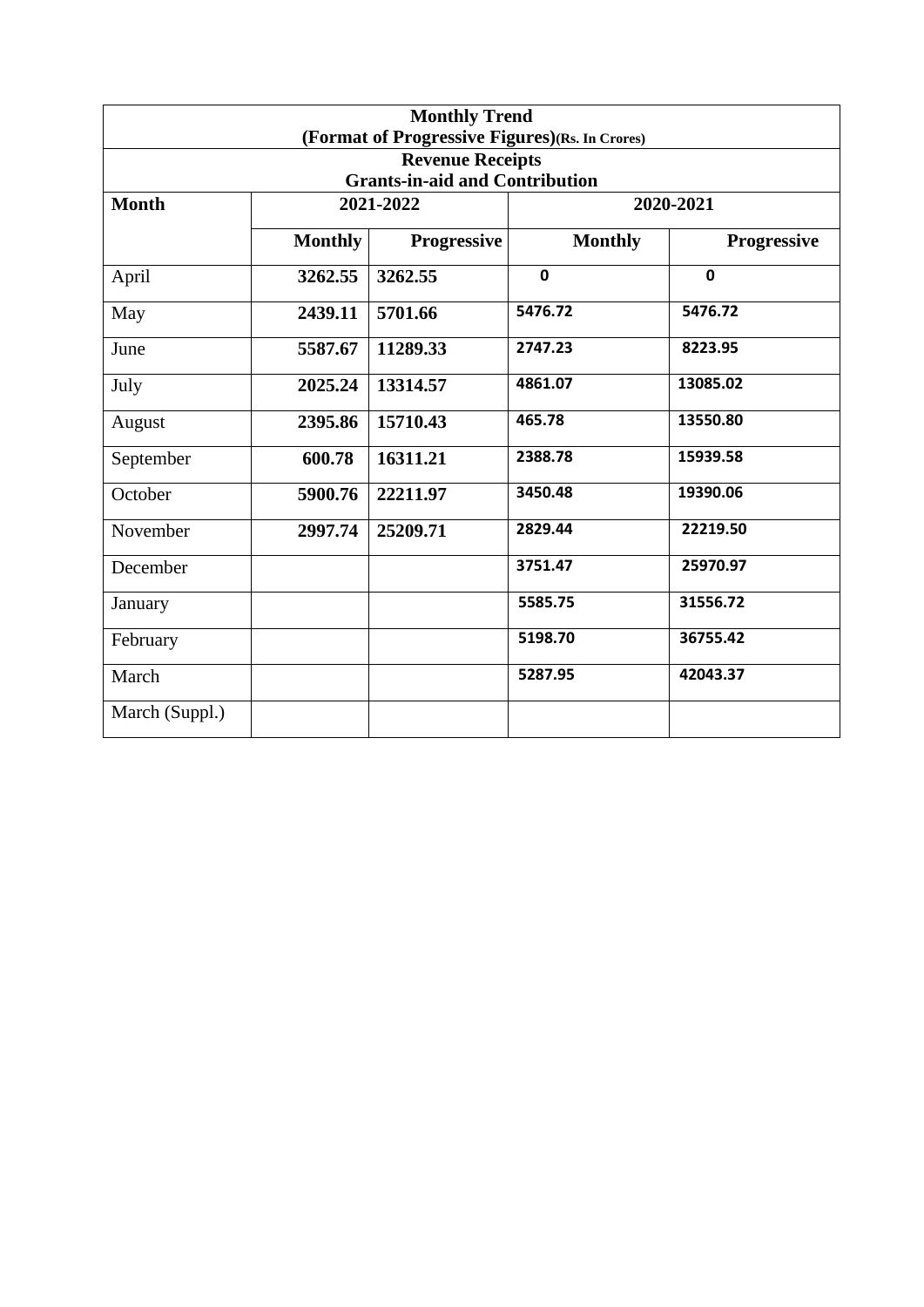|                                       |                | <b>Monthly Trend</b><br>(Format of Progressive Figures)(Rs. In Crores) |                |             |  |
|---------------------------------------|----------------|------------------------------------------------------------------------|----------------|-------------|--|
|                                       |                | <b>Capital Receipts</b>                                                |                |             |  |
| <b>Recovery of Loans and Advances</b> |                |                                                                        |                |             |  |
| <b>Month</b>                          |                | 2021-2022                                                              |                | 2020-2021   |  |
|                                       | <b>Monthly</b> | <b>Progressive</b>                                                     | <b>Monthly</b> | Progressive |  |
| April                                 | 0.10           | 0.10                                                                   | 0.02           | 0.02        |  |
| May                                   | 0.12           | 0.22                                                                   | 0.04           | 0.06        |  |
| June                                  | 0.04           | 0.26                                                                   | 0.04           | 0.10        |  |
| July                                  | 0.08           | 0.34                                                                   | 0.07           | 0.17        |  |
| August                                | 0.04           | 0.38                                                                   | 0.02           | 0.19        |  |
| September                             | 0.08           | 0.46                                                                   | 0.07           | 0.26        |  |
| October                               | 0.04           | 0.50                                                                   | 0.05           | 0.31        |  |
| November                              | 0.07           | 0.57                                                                   | 0.11           | 0.42        |  |
| December                              |                |                                                                        | 1.32           | 1.74        |  |
| January                               |                |                                                                        | 0.06           | 1.80        |  |
| February                              |                |                                                                        | 0.06           | 1.86        |  |
| March                                 |                |                                                                        | 0.07           | 1.93        |  |
| March (Suppl.)                        |                |                                                                        |                |             |  |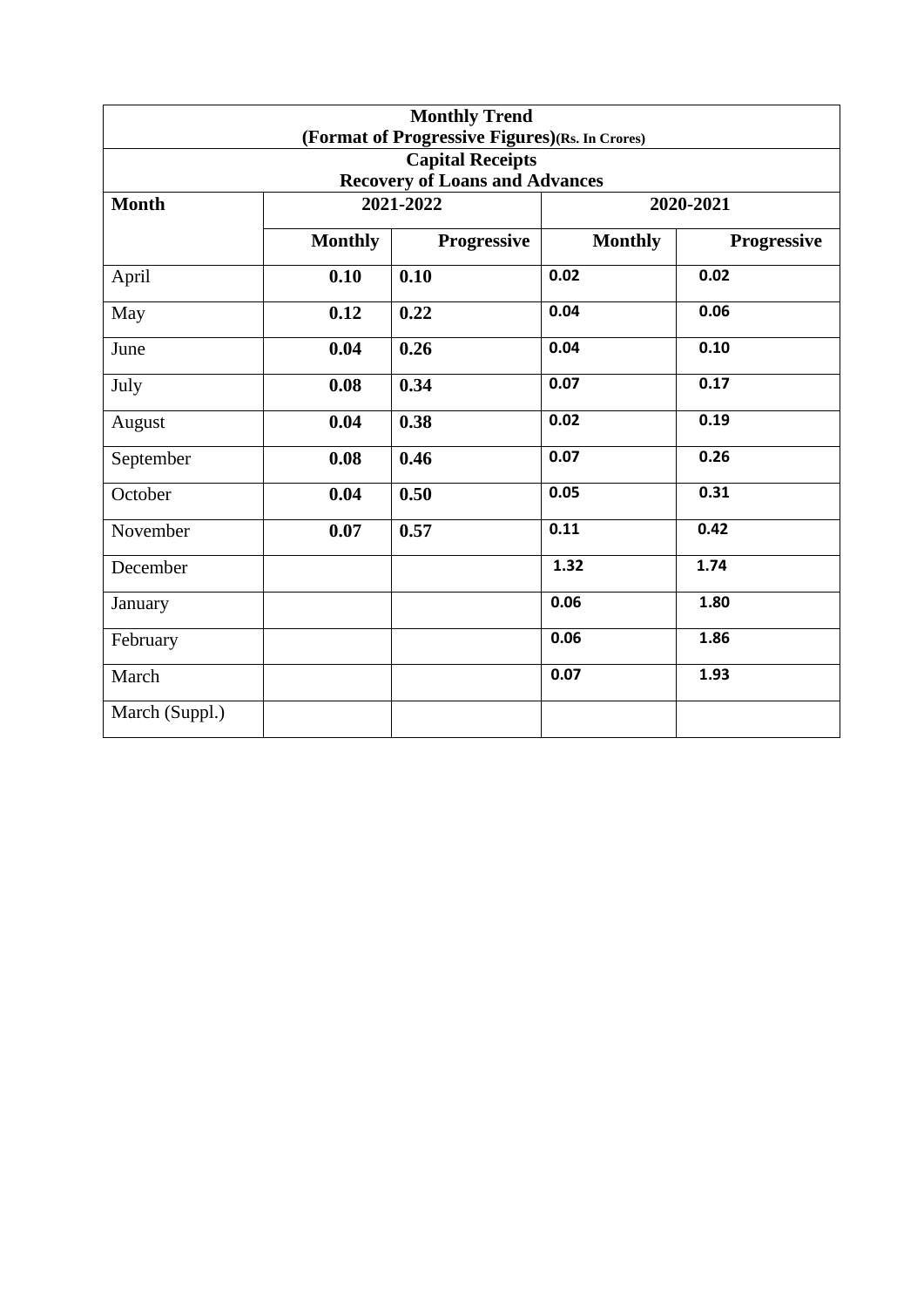| <b>Monthly Trend</b><br>(Format of Progressive Figures)(Rs. In Crores) |                       |                         |                |             |  |  |
|------------------------------------------------------------------------|-----------------------|-------------------------|----------------|-------------|--|--|
|                                                                        |                       | <b>Capital Receipts</b> |                |             |  |  |
|                                                                        | <b>Other Receipts</b> |                         |                |             |  |  |
| <b>Month</b>                                                           |                       | 2021-2022               |                | 2020-2021   |  |  |
|                                                                        | <b>Monthly</b>        | Progressive             | <b>Monthly</b> | Progressive |  |  |
| April                                                                  | $\boldsymbol{0}$      | $\boldsymbol{0}$        | $\mathbf 0$    | $\mathbf 0$ |  |  |
| May                                                                    | $\boldsymbol{0}$      | $\boldsymbol{0}$        | $\mathbf 0$    | $\mathbf 0$ |  |  |
| June                                                                   | $\boldsymbol{0}$      | $\boldsymbol{0}$        | $\mathbf 0$    | $\mathbf 0$ |  |  |
| July                                                                   | $\boldsymbol{0}$      | $\boldsymbol{0}$        | $\mathbf 0$    | $\mathbf 0$ |  |  |
| August                                                                 | $\boldsymbol{0}$      | $\boldsymbol{0}$        | $\mathbf 0$    | $\mathbf 0$ |  |  |
| September                                                              | $\boldsymbol{0}$      | $\boldsymbol{0}$        | $\mathbf 0$    | $\mathbf 0$ |  |  |
| October                                                                | $\boldsymbol{0}$      | $\boldsymbol{0}$        | $\mathbf 0$    | 0           |  |  |
| November                                                               | $\boldsymbol{0}$      | $\boldsymbol{0}$        | $\mathbf 0$    | $\mathbf 0$ |  |  |
| December                                                               |                       |                         | $\mathbf 0$    | $\mathbf 0$ |  |  |
| January                                                                |                       |                         | $\mathbf 0$    | $\mathbf 0$ |  |  |
| February                                                               |                       |                         | $\mathbf 0$    | $\mathbf 0$ |  |  |
| March                                                                  |                       |                         | $\mathbf 0$    | $\mathbf 0$ |  |  |
| March (Suppl.)                                                         |                       |                         |                |             |  |  |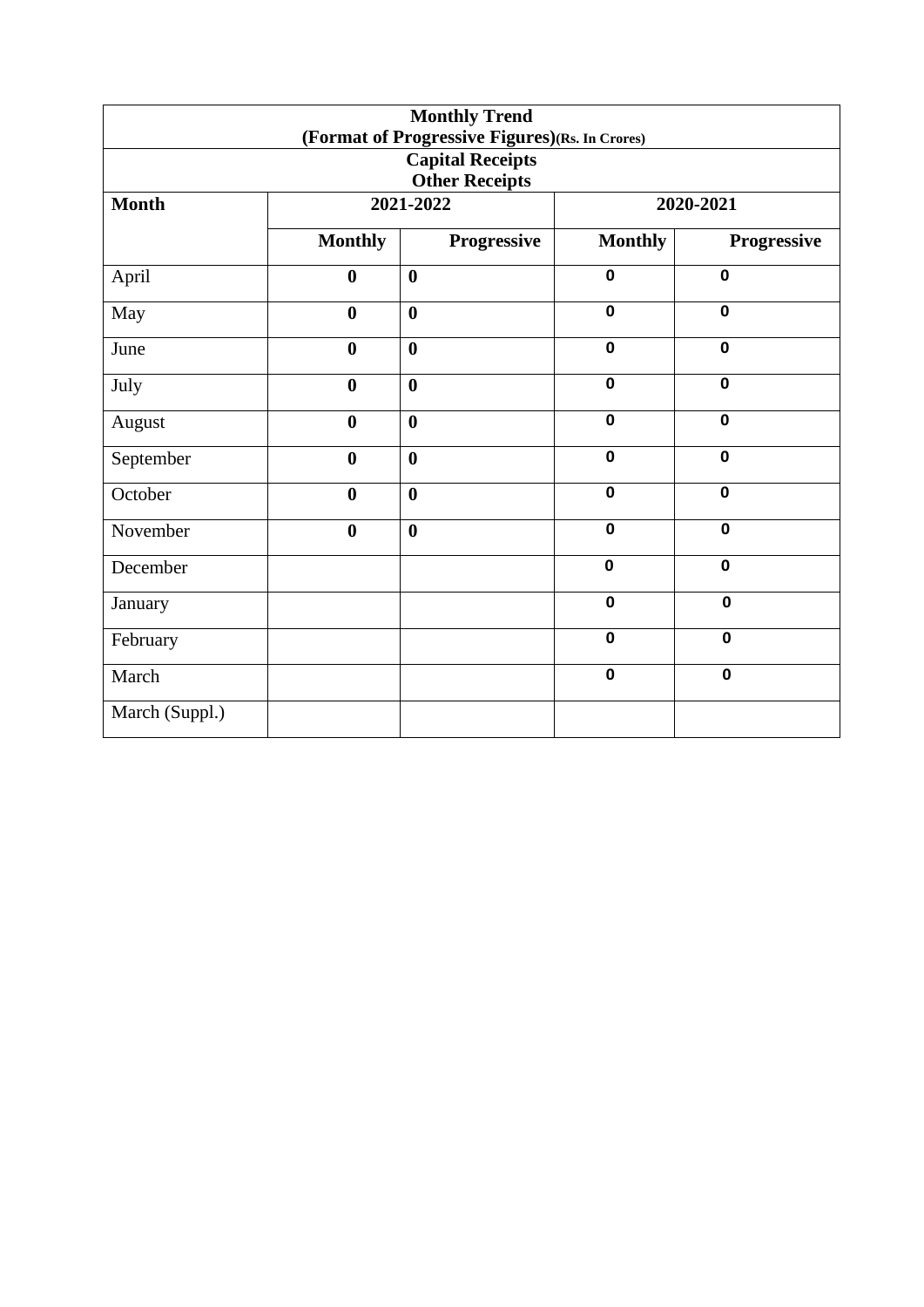|                |                | <b>Monthly Trend</b><br>(Format of Progressive Figures)(Rs. In Crores) |                |             |
|----------------|----------------|------------------------------------------------------------------------|----------------|-------------|
|                |                | <b>Capital Receipts</b>                                                |                |             |
|                |                | <b>Borrowings and Other Liabilities</b>                                |                |             |
| <b>Month</b>   |                | 2021-2022                                                              |                | 2020-2021   |
|                | <b>Monthly</b> | <b>Progressive</b>                                                     | <b>Monthly</b> | Progressive |
| April          | $-751.34$      | $-751.34$                                                              | 3,085.47       | 3,085.47    |
| May            | 534.39         | 216.95                                                                 | $-2100.32$     | 985.15      |
| June           | $-2482.97$     | $-2699.92$                                                             | 51.73          | 1036.88     |
| July           | 1827.24        | $-872.68$                                                              | 38.27          | 1075.15     |
| August         | 620.69         | $-251.99$                                                              | 505.46         | 1580.61     |
| September      | 2482.13        | 2734.12                                                                | 407.19         | 1987.80     |
| October        | $-2147.49$     | 586.63                                                                 | 455.51         | 2443.31     |
| November       | 943.20         | 1529.83                                                                | 800.55         | 3243.86     |
| December       |                |                                                                        | 921.10         | 4164.96     |
| January        |                |                                                                        | 1441.<br>46    | 2723.50     |
| February       |                |                                                                        | 684.8<br>1     | 2038.69     |
| March          |                |                                                                        | 4786.38        | 6825.07     |
| March (Suppl.) |                |                                                                        |                |             |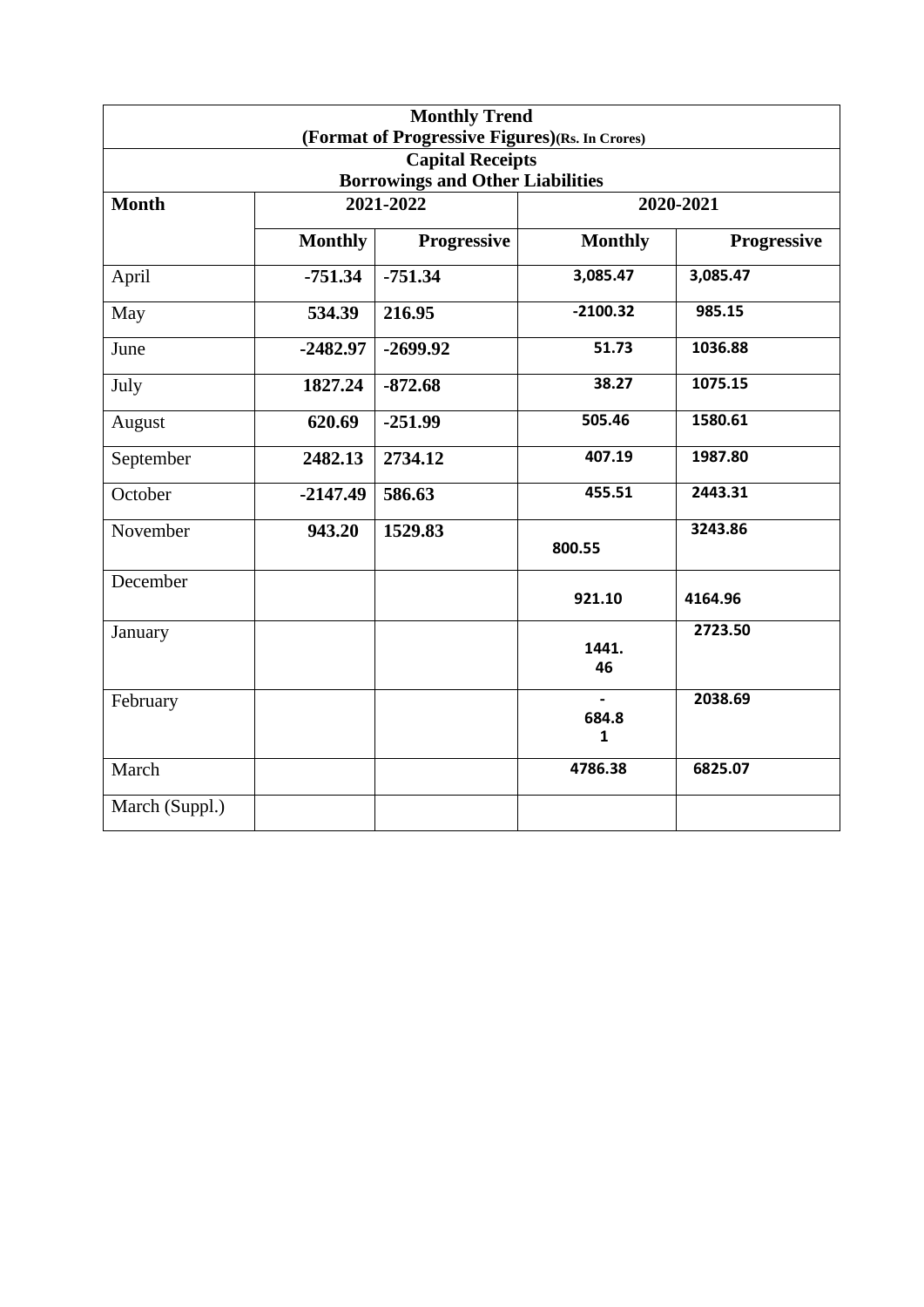| <b>Monthly Trend</b><br>(Format of Progressive Figures)(Rs. In Crores) |                |             |                            |             |  |
|------------------------------------------------------------------------|----------------|-------------|----------------------------|-------------|--|
|                                                                        |                |             | <b>Revenue Expenditure</b> |             |  |
| <b>Month</b>                                                           |                | 2021-2022   |                            | 2020-2021   |  |
|                                                                        | <b>Monthly</b> | Progressive | <b>Monthly</b>             | Progressive |  |
| April                                                                  | 3812.11        | 3812.11     | 3287.33                    | 3287.33     |  |
| May                                                                    | 3730.41        | 7542.52     | 3496.51                    | 6783.84     |  |
| June                                                                   | 3482.18        | 11024.70    | 3244.99                    | 10028.83    |  |
| July                                                                   | 4561.58        | 15586.28    | 5663.19                    | 15692.02    |  |
| August                                                                 | 3672.60        | 19258.88    | 1564.81                    | 17256.83    |  |
| September                                                              | 3878.47        | 23137.35    | 3601.55                    | 20858.38    |  |
| October                                                                | 4261.07        | 27398.42    | 4780.74                    | 25639.12    |  |
| November                                                               | 4807.57        | 32205.99    | 3917.27                    | 29556.39    |  |
| December                                                               |                |             | 4687.46                    | 34243.85    |  |
| January                                                                |                |             | 4513.12                    | 38756.97    |  |
| February                                                               |                |             | 4752.17                    | 43509.14    |  |
| March                                                                  |                |             | 7755.69                    | 51264.83    |  |
| March (Supp                                                            |                |             |                            |             |  |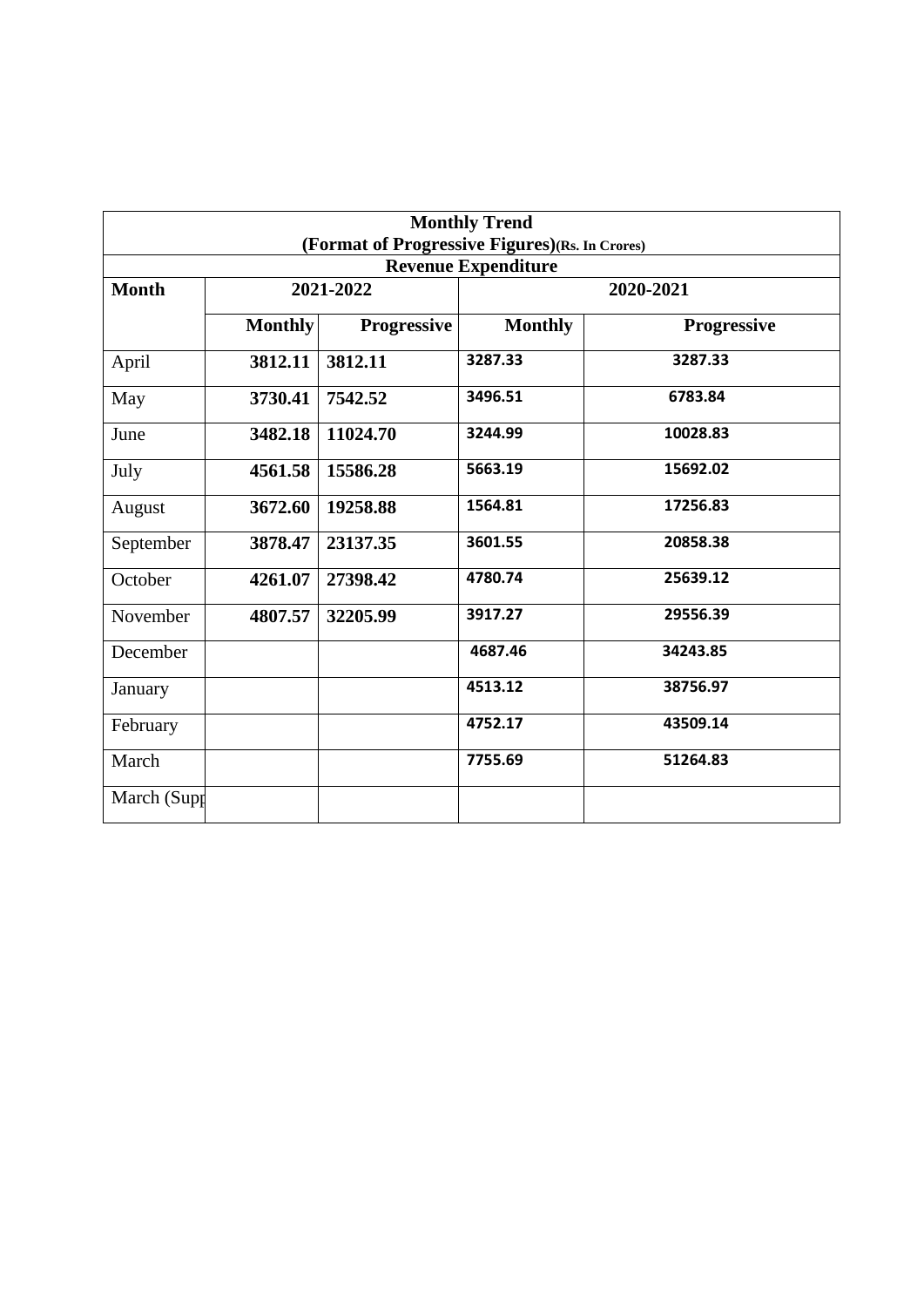|                |                | <b>Monthly Trend</b>                           |                |             |
|----------------|----------------|------------------------------------------------|----------------|-------------|
|                |                | (Format of Progressive Figures)(Rs. In Crores) |                |             |
|                |                | <b>Revenue Expenditure</b>                     |                |             |
|                |                | <b>Expenditure on Interest Payment</b>         |                |             |
| <b>Month</b>   |                | 2021-2022                                      |                | 2020-2021   |
|                | <b>Monthly</b> | <b>Progressive</b>                             | <b>Monthly</b> | Progressive |
| April          | 447.74         | 447.74                                         | $\mathbf 0$    | $\mathbf 0$ |
| May            | 336.11         | 783.85                                         | 490.69         | 490.69      |
| June           | 292.07         | 1075.92                                        | 231.14         | 721.83      |
| July           | 528.83         | 1604.75                                        | 447.61         | 1169.44     |
| August         | 370.70         | 1975.45                                        | 318.62         | 1488.06     |
| September      | 618.78         | 2594.23                                        | 489.37         | 1977.43     |
| October        | 411.08         | 3005.31                                        | 312.48         | 2289.91     |
| November       | 397.40         | 3402.71                                        | 222.33         | 2512.24     |
| December       |                |                                                | 316.74         | 2828.98     |
| January        |                |                                                | 508.71         | 3337.69     |
| February       |                |                                                | 419.97         | 3757.66     |
| March          |                |                                                | 1187.02        | 4944.68     |
| March (Suppl.) |                |                                                |                |             |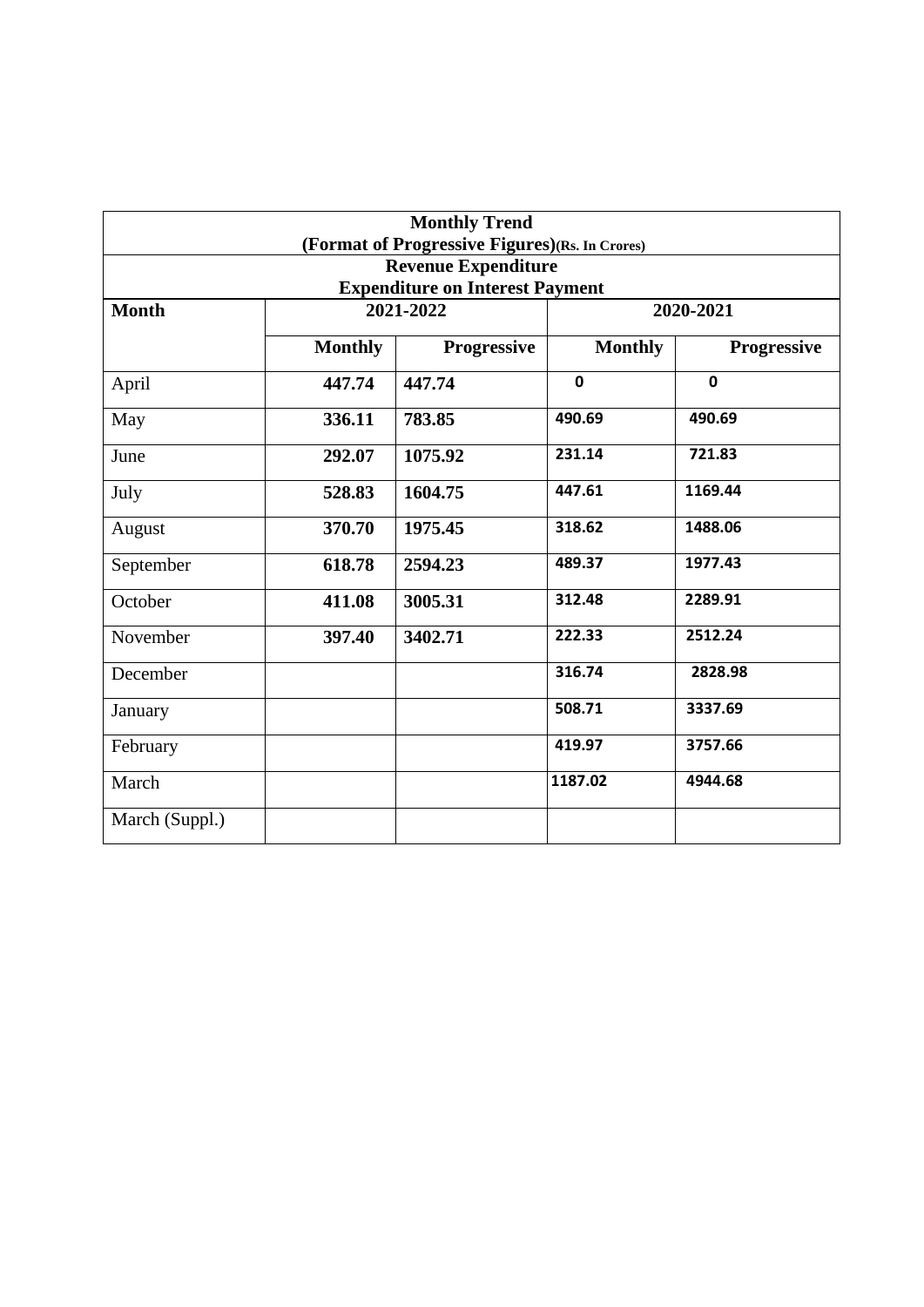|                |                | <b>Monthly Trend</b><br>(Format of Progressive Figures)(Rs. In Crores) |                |                    |
|----------------|----------------|------------------------------------------------------------------------|----------------|--------------------|
|                |                | <b>Revenue Expenditure</b>                                             |                |                    |
|                |                | <b>Expenditure on Salaries &amp; Wages</b>                             |                |                    |
| <b>Month</b>   |                | 2021-2022                                                              |                | 2020-2021          |
|                |                |                                                                        |                |                    |
|                | <b>Monthly</b> | <b>Progressive</b>                                                     | <b>Monthly</b> | <b>Progressive</b> |
| April          | 2195.37        | 2195.37                                                                | 1934.32        | 1934.32            |
| May            | 2023.00        | 4218.37                                                                | 1913.73        | 3848.05            |
| June           | 2112.43        | 6330.80                                                                | 1985.96        | 5834.01            |
| July           | 1987.75        | 8318.55                                                                | 3536.70        | 9370.71            |
| August         | 2116.94        | 10435.49                                                               | 401.54         | 9772.25            |
| September      | 2208.00        | 12643.49                                                               | 1826.93        | 11599.18           |
| October        | 2117.61        | 14761.10                                                               | 2060.47        | 13659.65           |
| November       | 2208.22        | 16969.32                                                               | 1973.65        | 15633.30           |
| December       |                |                                                                        | 2055.12        | 17688.42           |
| January        |                |                                                                        | 1898.87        | 19587.29           |
| February       |                |                                                                        | 1957.55        | 21544.84           |
| March          |                |                                                                        | 2290.34        | 23835.18           |
| March (Suppl.) |                |                                                                        |                |                    |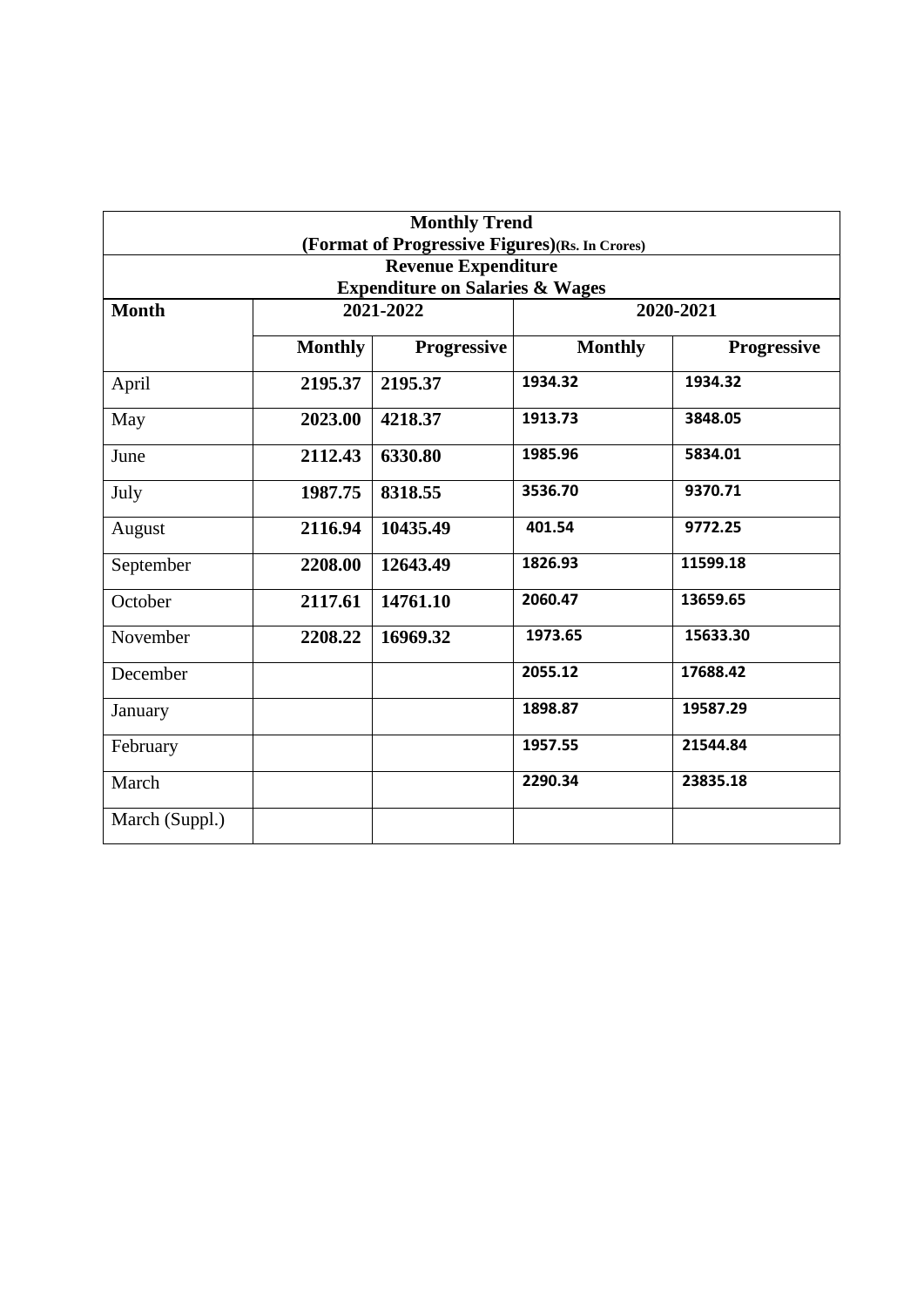|                |                               | <b>Monthly Trend</b><br>(Format of Progressive Figures)(Rs. In Crores) |                |                    |  |  |  |
|----------------|-------------------------------|------------------------------------------------------------------------|----------------|--------------------|--|--|--|
|                |                               | <b>Revenue Expenditure</b>                                             |                |                    |  |  |  |
|                | <b>Expenditure on Pension</b> |                                                                        |                |                    |  |  |  |
| <b>Month</b>   |                               | 2021-2022                                                              |                | 2020-2021          |  |  |  |
|                | <b>Monthly</b>                | <b>Progressive</b>                                                     | <b>Monthly</b> | <b>Progressive</b> |  |  |  |
| April          | 650.50                        | 650.50                                                                 | 432.65         | 432.65             |  |  |  |
| May            | 520.97                        | 1171.47                                                                | 497.54         | 930.19             |  |  |  |
| June           | 514.75                        | 1686.22                                                                | 688.55         | 1618.74            |  |  |  |
| July           | 1267.57                       | 2953.79                                                                | 712.33         | 2331.07            |  |  |  |
| August         | 443.89                        | 3397.68                                                                | 591.88         | 2922.95            |  |  |  |
| September      | 289.92                        | 3687.60                                                                | 667.19         | 3590.14            |  |  |  |
| October        | 769.91                        | 4457.51                                                                | 1271.18        | 4861.32            |  |  |  |
| November       | 590.67                        | 5048.18                                                                | 865.10         | 572<br>6.42        |  |  |  |
| December       |                               |                                                                        | 963.61         | 6690.03            |  |  |  |
| January        |                               |                                                                        | 1169.46        | 7859.49            |  |  |  |
| February       |                               |                                                                        | 761.31         | 8620.80            |  |  |  |
| March          |                               |                                                                        | 457.32         | 9078.12            |  |  |  |
| March (Suppl.) |                               |                                                                        |                |                    |  |  |  |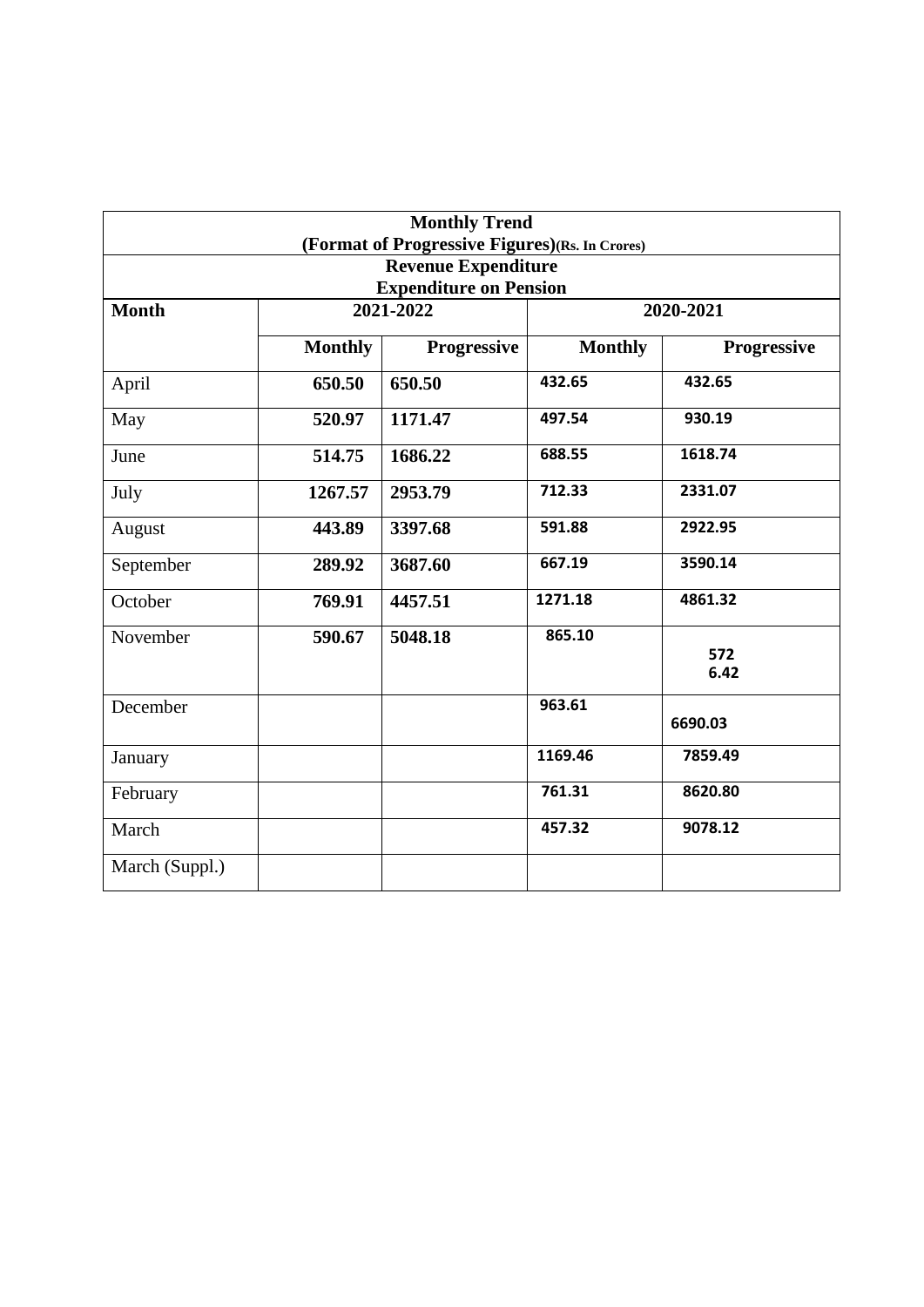| <b>Monthly Trend</b><br>(Format of Progressive Figures)(Rs. In Crores) |                               |                  |                |             |  |
|------------------------------------------------------------------------|-------------------------------|------------------|----------------|-------------|--|
| <b>Revenue Expenditure</b><br><b>Expenditure on Subsidy</b>            |                               |                  |                |             |  |
| <b>Month</b>                                                           |                               | 2021-2022        |                | 2020-2021   |  |
|                                                                        | <b>Monthly</b><br>Progressive |                  | <b>Monthly</b> | Progressive |  |
| April                                                                  | $\bf{0}$                      | $\boldsymbol{0}$ | $\mathbf 0$    | $\mathbf 0$ |  |
| May                                                                    | $\boldsymbol{0}$              | $\boldsymbol{0}$ | $\mathbf 0$    | $\mathbf 0$ |  |
| June                                                                   | $\bf{0}$                      | $\bf{0}$         | $\mathbf 0$    | $\mathbf 0$ |  |
| July                                                                   | $\boldsymbol{0}$              | $\boldsymbol{0}$ | $\mathbf 0$    | $\mathbf 0$ |  |
| August                                                                 | $\bf{0}$                      | $\boldsymbol{0}$ | $\mathbf 0$    | $\mathbf 0$ |  |
| September                                                              | $\bf{0}$                      | $\boldsymbol{0}$ | $\mathbf 0$    | $\mathbf 0$ |  |
| October                                                                | $\bf{0}$                      | $\bf{0}$         | $\mathbf 0$    | $\mathbf 0$ |  |
| November                                                               | $\boldsymbol{0}$              | $\boldsymbol{0}$ | $\mathbf 0$    | $\mathbf 0$ |  |
| December                                                               |                               |                  | $\mathbf 0$    | $\mathbf 0$ |  |
| January                                                                |                               |                  | $\mathbf 0$    | $\mathbf 0$ |  |
| February                                                               |                               |                  | $\mathbf 0$    | $\mathbf 0$ |  |
| March                                                                  |                               |                  | $\mathbf 0$    | $\mathbf 0$ |  |
| March (Suppl.)                                                         |                               |                  |                |             |  |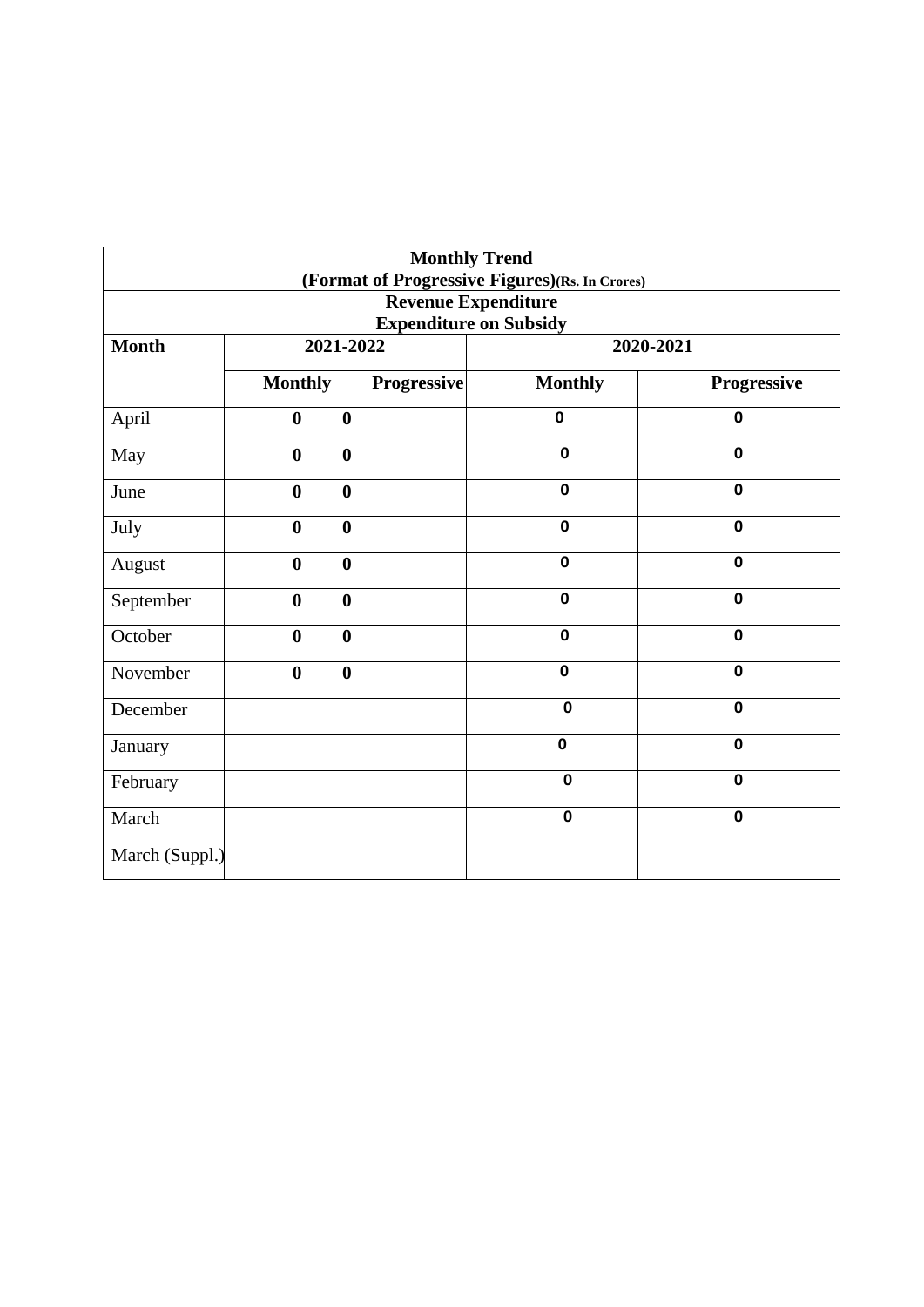|                                                    |                | <b>Monthly Trend</b>                                                         |                |                    |  |  |
|----------------------------------------------------|----------------|------------------------------------------------------------------------------|----------------|--------------------|--|--|
|                                                    |                | (Format of Progressive Figures)(Rs. In Crores)<br><b>Capital Expenditure</b> |                |                    |  |  |
|                                                    |                |                                                                              |                |                    |  |  |
| <b>Expenditure on Capital Account</b><br>2021-2022 |                |                                                                              |                |                    |  |  |
| <b>Month</b>                                       |                |                                                                              | 2020-2021      |                    |  |  |
|                                                    | <b>Monthly</b> | <b>Progressive</b>                                                           | <b>Monthly</b> | <b>Progressive</b> |  |  |
| April                                              | $-1.84$        | $-1.84$                                                                      | 17.83          | 17.83              |  |  |
| May                                                | 292.04         | 293.88                                                                       | 245.67         | 263.50             |  |  |
| June                                               | 142.90         | 436.78                                                                       | 306.94         | 570.44             |  |  |
| July                                               | 611.84         | 1048.62                                                                      | 149.37         | 719.81             |  |  |
| August                                             | 690.64         | 1739.26                                                                      | 429.08         | 1148.89            |  |  |
| September                                          | 1033.27        | 2772.53                                                                      | 254.87         | 1403.76            |  |  |
| October                                            | 823.72         | 3596.25                                                                      | 830.52         | 2234.28            |  |  |
| November                                           | 807.58         | 4403.83                                                                      | 806.58         | 3040.86            |  |  |
| December                                           |                |                                                                              | 1101.46        | 4142.32            |  |  |
| January                                            |                |                                                                              | 72<br>6.69     | 4869.01            |  |  |
| February                                           |                |                                                                              | 11<br>22.71    | 5991.72            |  |  |
| March                                              |                |                                                                              | 45<br>06.02    | 10497.74           |  |  |
| March (Suppl.)                                     |                |                                                                              |                |                    |  |  |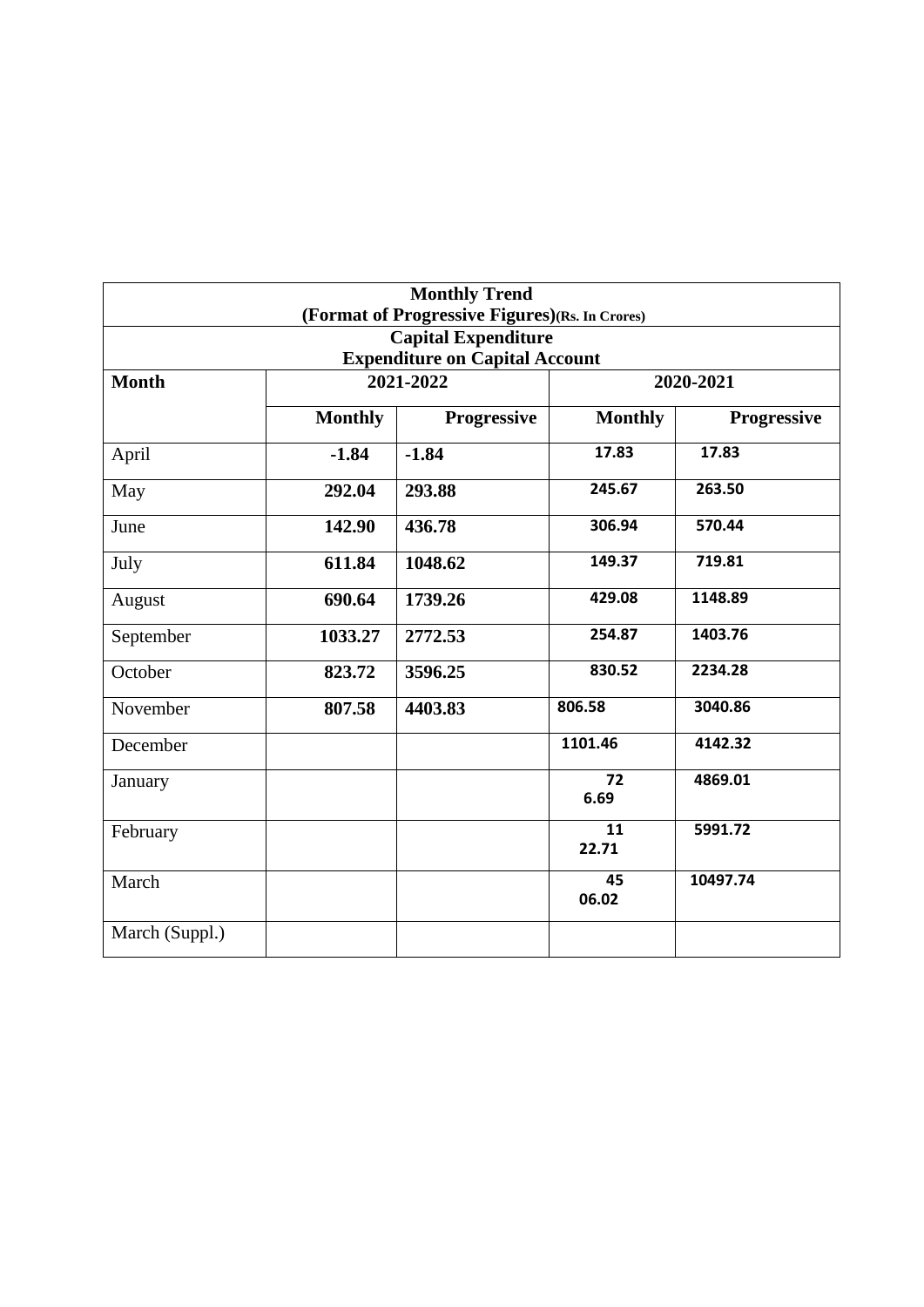|                |                  | <b>Monthly Trend</b>                           |                |             |  |
|----------------|------------------|------------------------------------------------|----------------|-------------|--|
|                |                  | (Format of Progressive Figures)(Rs. In Crores) |                |             |  |
|                |                  | <b>Capital Expenditure</b>                     |                |             |  |
|                |                  | <b>Expenditure on Salary/Wages</b>             |                |             |  |
| <b>Month</b>   |                  | 2021-2022                                      | 2020-2021      |             |  |
|                | <b>Monthly</b>   | Progressive                                    | <b>Monthly</b> | Progressive |  |
| April          | $\boldsymbol{0}$ | $\boldsymbol{0}$                               | $\mathbf 0$    | $\mathbf 0$ |  |
| May            | $\boldsymbol{0}$ | $\mathbf{0}$                                   | $\mathbf 0$    | $\mathbf 0$ |  |
| June           | $\boldsymbol{0}$ | $\mathbf{0}$                                   | $\mathbf 0$    | $\mathbf 0$ |  |
| July           | 0.28             | 0.28                                           | $\mathbf 0$    | $\mathbf 0$ |  |
| August         | $\boldsymbol{0}$ | 0.28                                           | $\mathbf 0$    | $\mathbf 0$ |  |
| September      | $\boldsymbol{0}$ | 0.28                                           | $\mathbf 0$    | $\mathbf 0$ |  |
| October        | $\bf{0}$         | 0.28                                           | $\mathbf 0$    | $\mathbf 0$ |  |
| November       | $\mathbf{0}$     | 0.28                                           | $\mathbf 0$    | $\mathbf 0$ |  |
| December       | 0.43             | 0.71                                           | $\mathbf 0$    | $\mathbf 0$ |  |
| January        |                  |                                                | $\mathbf 0$    | $\mathbf 0$ |  |
| February       |                  |                                                | $\mathbf 0$    | $\mathbf 0$ |  |
| March          |                  |                                                | $\mathbf 0$    | 0.51        |  |
| March (Suppl.) |                  |                                                |                |             |  |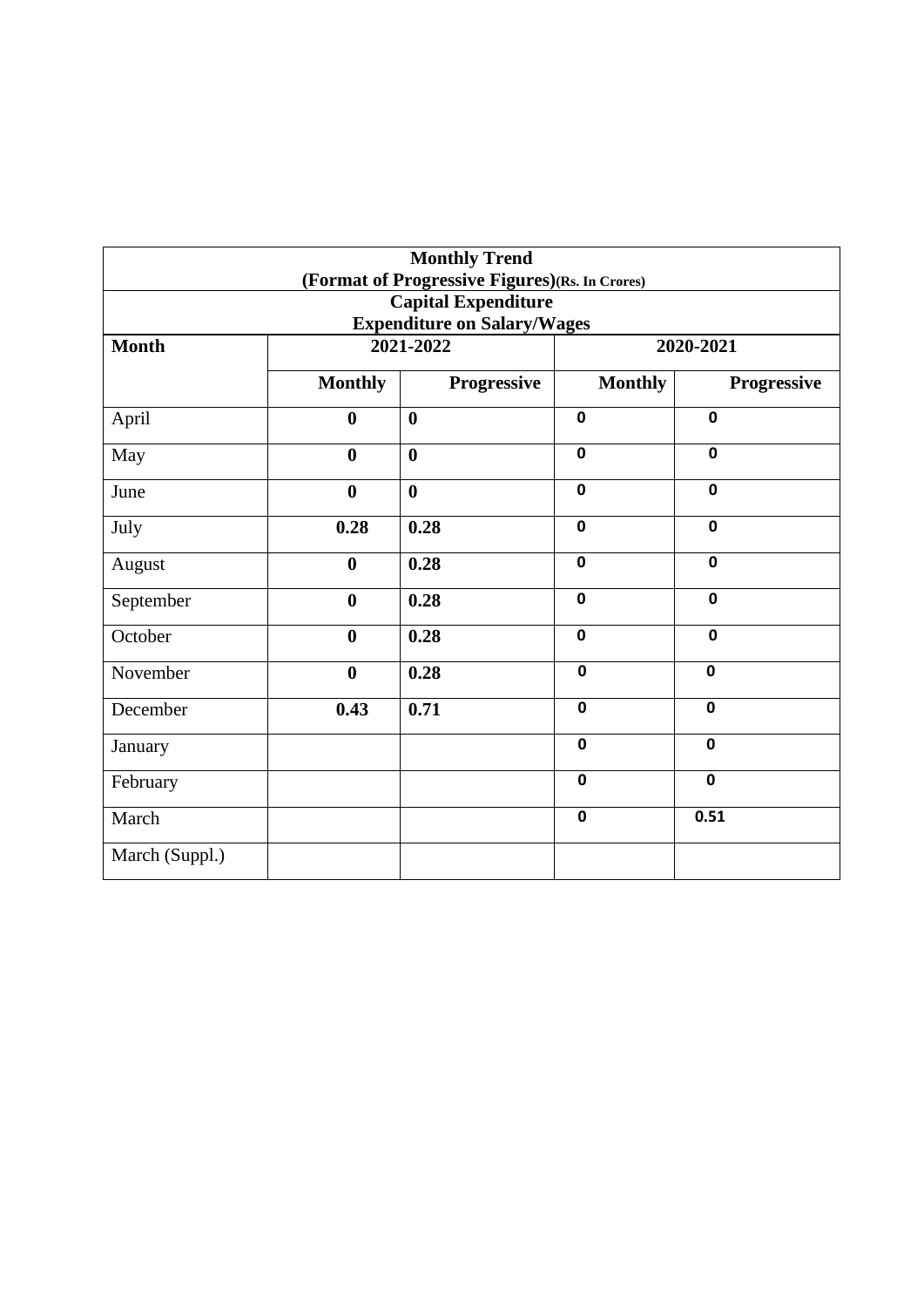|                                     |                | <b>Monthly Trend</b>                           |                         |             |  |  |
|-------------------------------------|----------------|------------------------------------------------|-------------------------|-------------|--|--|
|                                     |                | (Format of Progressive Figures)(Rs. In Crores) |                         |             |  |  |
| <b>Loans and Advances Disbursed</b> |                |                                                |                         |             |  |  |
| <b>Month</b>                        |                | 2021-2022                                      | 2020-2021               |             |  |  |
|                                     | <b>Monthly</b> | Progressive                                    | <b>Monthly</b>          | Progressive |  |  |
| April                               | $\bf{0}$       | $\boldsymbol{0}$                               | 0.75                    | 0.75        |  |  |
| May                                 | 7.50           | 7.50                                           | 13.94                   | 14.69       |  |  |
| June                                | 7.90           | 15.40                                          | 2.90                    | 17.59       |  |  |
| July                                | 1.80           | 17.20                                          | 4.44                    | 22.03       |  |  |
| August                              | 9.83           | 27.03                                          | 2.94                    | 24.97       |  |  |
| September                           | 1.50           | 28.53                                          | 1.33                    | 26.30       |  |  |
| October                             | 14.52          | 43.05                                          | 7.5                     | 33.80       |  |  |
| November                            | 2.33           | 45.38                                          | $\overline{\mathbf{0}}$ | 33.80       |  |  |
| December                            |                |                                                | 6.98                    | 40.78       |  |  |
| January                             |                |                                                | 4.75                    | 45.5<br>3   |  |  |
| February                            |                |                                                | 0.75                    | 46.2<br>8   |  |  |
| March                               |                |                                                | 15.36                   | 61.6<br>4   |  |  |
| March (Suppl.)                      |                |                                                |                         |             |  |  |